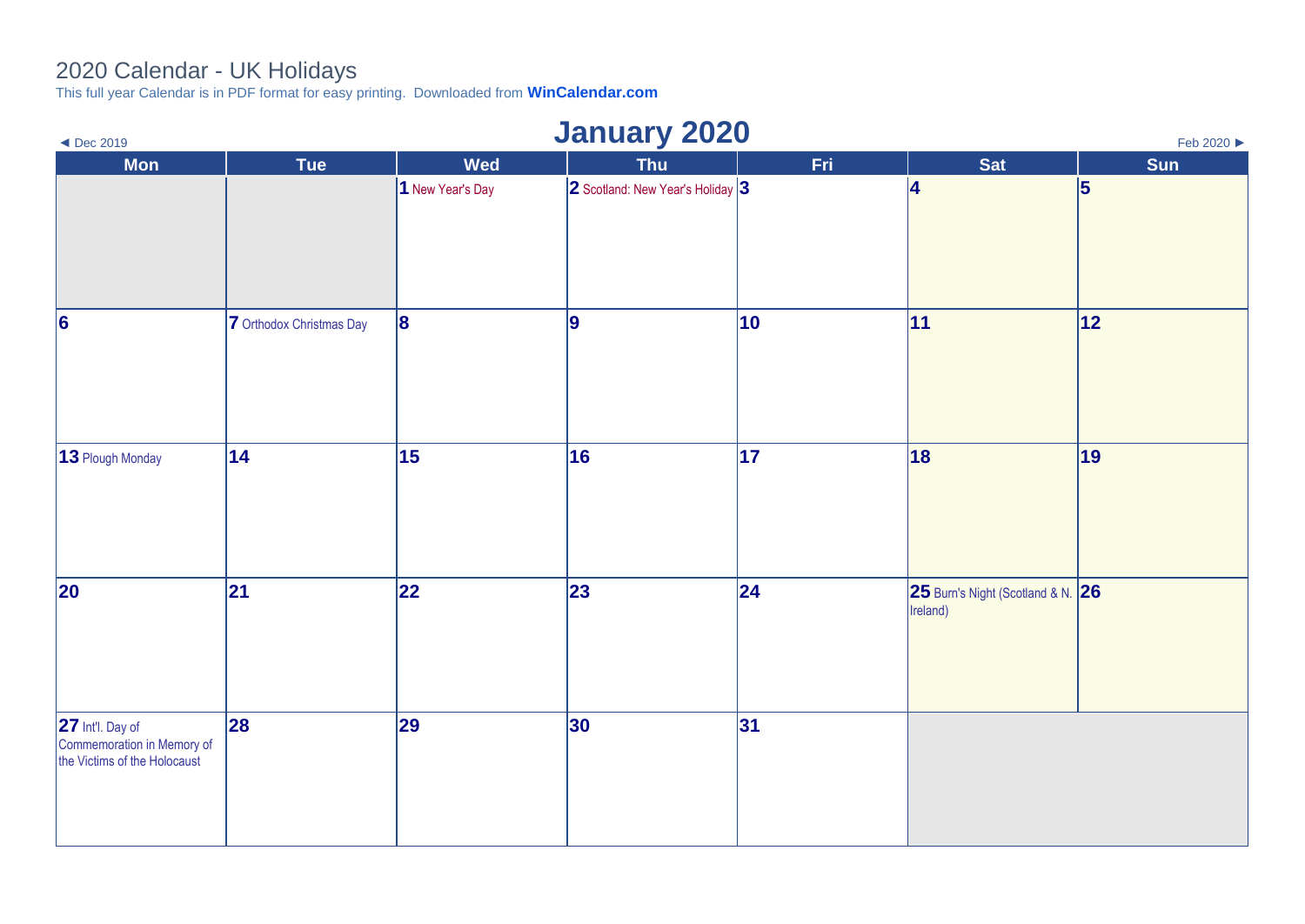| $\triangleleft$ Jan 2020 |                                             |            | <b>February 2020</b> |                    |            | Mar 2020 |
|--------------------------|---------------------------------------------|------------|----------------------|--------------------|------------|----------|
| <b>Mon</b>               | Tue                                         | <b>Wed</b> | <b>Thu</b>           | Fri                | <b>Sat</b> | Sun      |
|                          |                                             |            |                      |                    | 1          | 2        |
|                          |                                             |            |                      |                    |            |          |
|                          |                                             |            |                      |                    |            |          |
| <sub>3</sub>             | 4                                           | 5          | $\vert 6 \vert$      | 17                 | 8          | 9        |
|                          |                                             |            |                      |                    |            |          |
|                          |                                             |            |                      |                    |            |          |
|                          |                                             |            |                      |                    |            |          |
| $ 10\rangle$             | $ 11\rangle$                                | 12         | 13 World Radio Day   | 14 Valentine's Day | 15         | 16       |
|                          |                                             |            |                      |                    |            |          |
|                          |                                             |            |                      |                    |            |          |
|                          |                                             |            |                      |                    |            |          |
| $\vert$ 17               | 18                                          | 19         | 20                   | 21                 | 22         | 23       |
|                          |                                             |            |                      |                    |            |          |
|                          |                                             |            |                      |                    |            |          |
| 24                       | 25 Shrove Tuesday (Pancake 26 Ash Wednesday |            | 27                   | 28                 | 29         |          |
|                          | Day)                                        |            |                      |                    |            |          |
|                          |                                             |            |                      |                    |            |          |
|                          |                                             |            |                      |                    |            |          |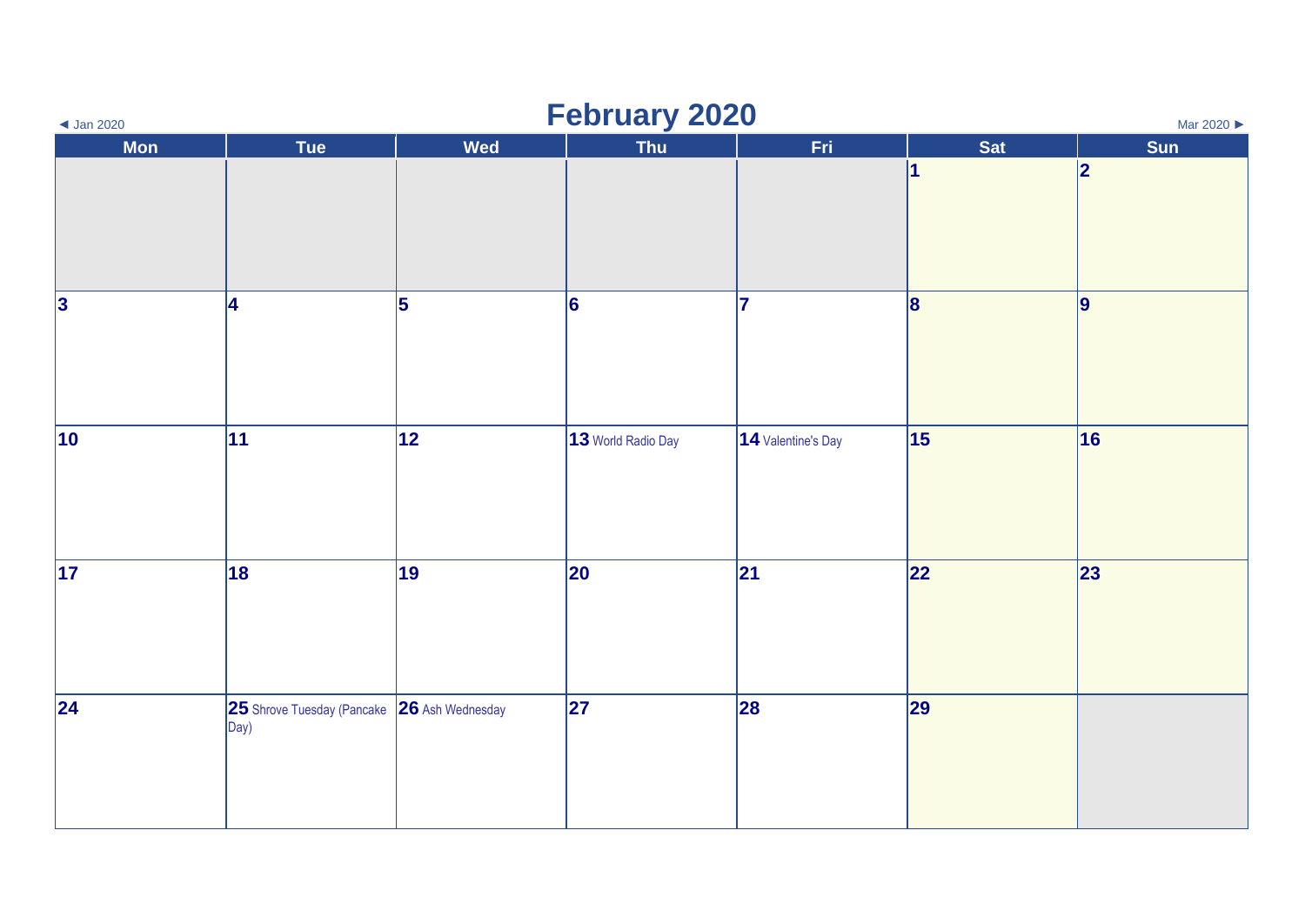| $\blacktriangleleft$ Feb 2020 |                                                    |            | <b>March 2020</b> |                            |            | Apr 2020              |
|-------------------------------|----------------------------------------------------|------------|-------------------|----------------------------|------------|-----------------------|
| <b>Mon</b>                    | Tue                                                | <b>Wed</b> | <b>Thu</b>        | Fri.                       | <b>Sat</b> | Sun                   |
|                               |                                                    |            |                   |                            |            | 1 Beginning of Spring |
| 2                             | 3                                                  | <b>4</b>   | 5                 | 6                          | 17         | 8 Int'l. Women's Day  |
| 9 Commonwealth Day            | 10 Holi Day (Hindu Festival)                       | 11         | 12                | 13                         | 14         | 15                    |
| 16                            | 17 St. Patrick's Day Holiday<br>(Northern Ireland) | 18         | 19                | 20 Int'l. Day of happiness | 21         | 22 Mothering Sunday   |
| 23                            | $\overline{24}$                                    | 25         | 26                | 27                         | 28         | $\vert$ 29            |
| 30                            | 31                                                 |            |                   |                            |            |                       |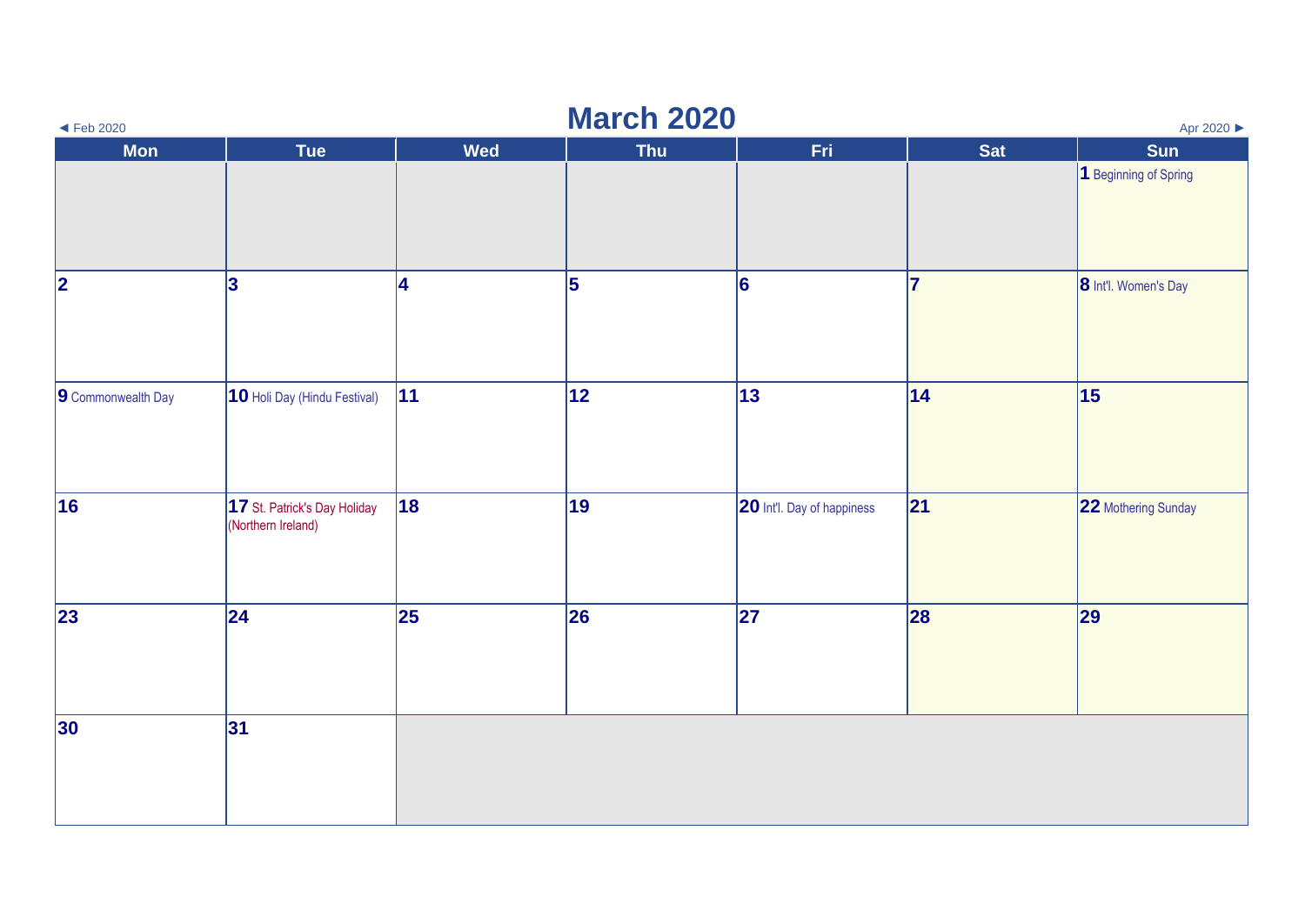| $\triangleleft$ Mar 2020 | <b>April 2020</b><br>May 2020 ▶ |              |                                |                |                         |                  |  |
|--------------------------|---------------------------------|--------------|--------------------------------|----------------|-------------------------|------------------|--|
| <b>Mon</b>               | Tue                             | <b>Wed</b>   | Thu                            | Fri            | Sat                     | Sun              |  |
|                          |                                 | 1            | 2 World Autism Awareness Day 3 |                | $\overline{\mathbf{4}}$ | $\vert 5 \vert$  |  |
| $\vert 6 \vert$          | 7 World Health Day              | 8            | 9 Maundy Thursday              | 10 Good Friday | 11                      | 12 Easter Sunday |  |
| 13 Easter Monday         | 14                              | 15           | 16                             | 17             | 18                      | 19               |  |
| 20                       | 21                              | 22 Earth Day | 23 St George                   | $\vert$ 24     | 25                      | 26               |  |
| 27                       | 28                              | 29           | 30                             |                |                         |                  |  |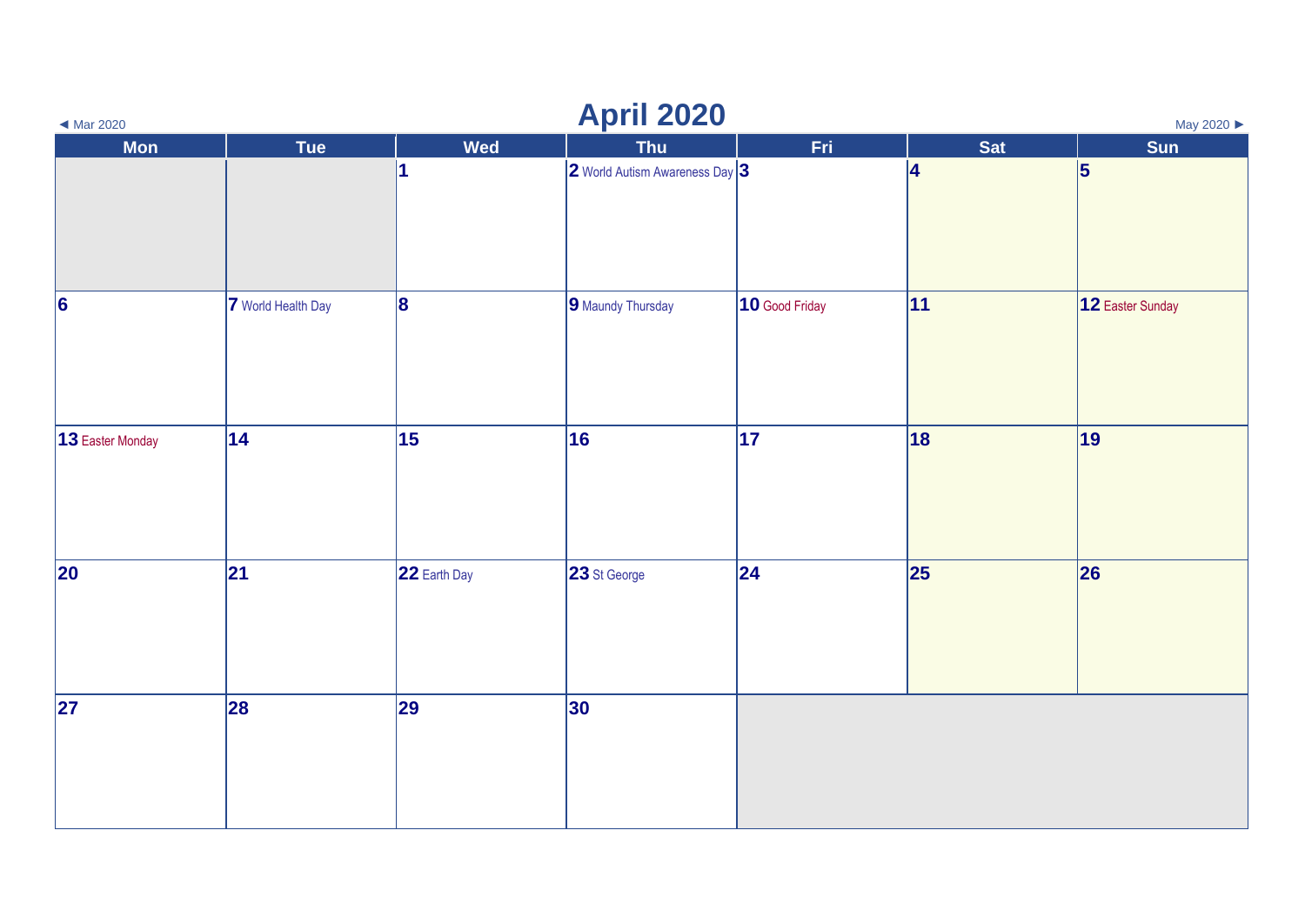| $\blacktriangleleft$ Apr 2020 | <b>May 2020</b><br>Jun 2020 |            |            |                                 |              |              |
|-------------------------------|-----------------------------|------------|------------|---------------------------------|--------------|--------------|
| <b>Mon</b>                    | Tue                         | <b>Wed</b> | <b>Thu</b> | Fri.                            | Sat          | Sun          |
|                               |                             |            |            | 1 La Bealtaine (Ireland)        | 2            | 3            |
| 4 May Day Monday              | $\overline{5}$              | 6          | 17         | <b>8</b> Early May Bank Holiday | 9 Europe Day | $ 10\rangle$ |
| 11                            | 12                          | 13         | 14         | 15                              | 16           | 17           |
| 18                            | 19                          | 20         | 21         | 22                              | 23           | 24           |
| <b>25</b> Spring Bank Holiday | $\overline{\mathbf{26}}$    | 27         | 28         | 29                              | 30           | 31           |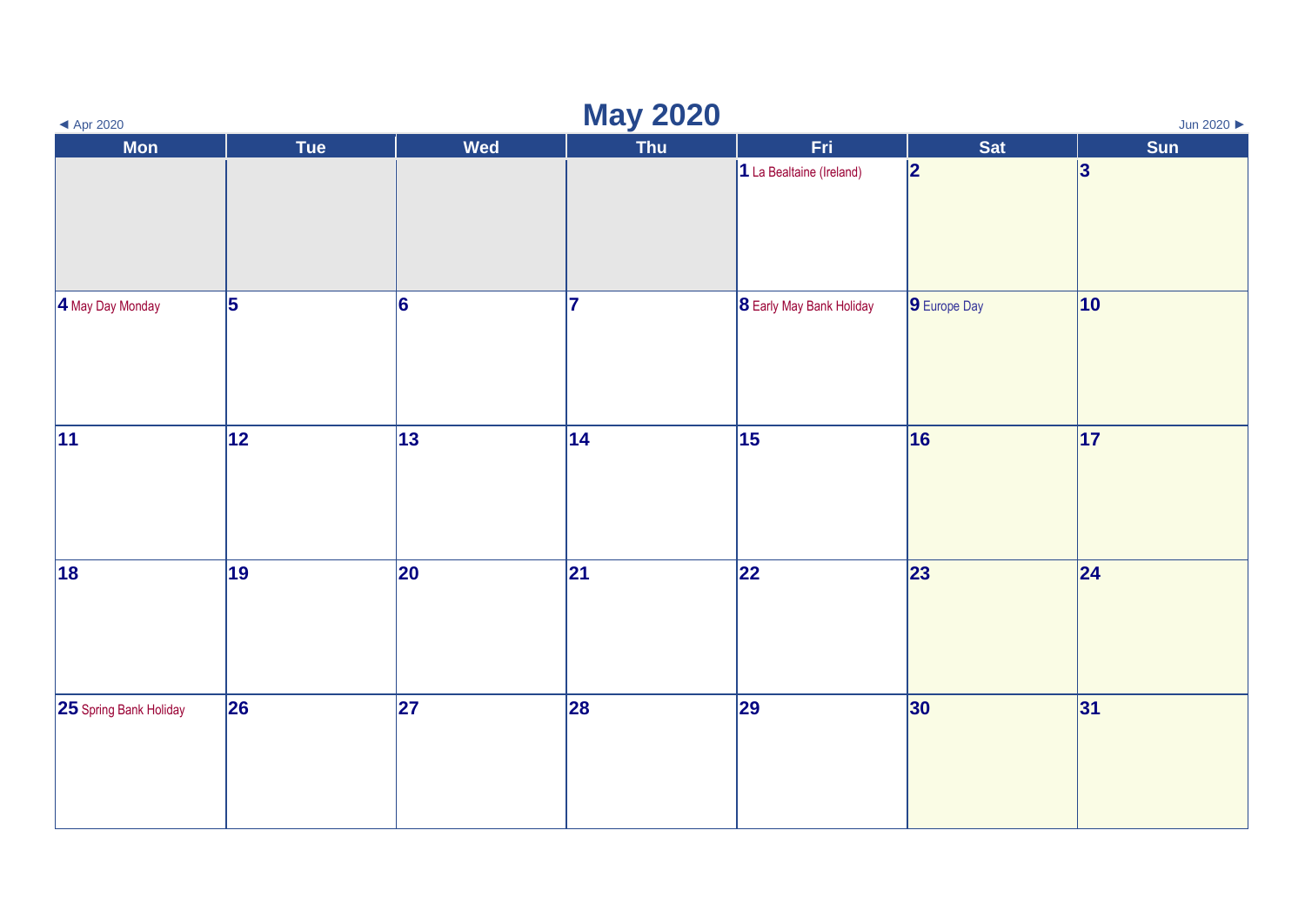| $\blacktriangleleft$ May 2020 |              |            | <b>June 2020</b> |     |                    | Jul 2020           |
|-------------------------------|--------------|------------|------------------|-----|--------------------|--------------------|
| <b>Mon</b>                    | Tue          | Wed        | <b>Thu</b>       | Fri | <b>Sat</b>         | Sun                |
| 1 Beginning of Summer         | 2            | 3          | $ 4\rangle$      | 5   | 6 D-Day Anniv.     | 7 Trinity Saturday |
| $\vert$ 8                     | 9            | 10         | 11               | 12  | 13 Queens Birthday | 14                 |
| $\vert$ 15                    | 16           | 17         | 18               | 19  | 20 Summer Solstice | 21 Father's Day    |
| $ 22\rangle$                  | $ 23\rangle$ | $\vert$ 24 | 25               | 26  | 27                 | 28                 |
| 29                            | $ 30\rangle$ |            |                  |     |                    |                    |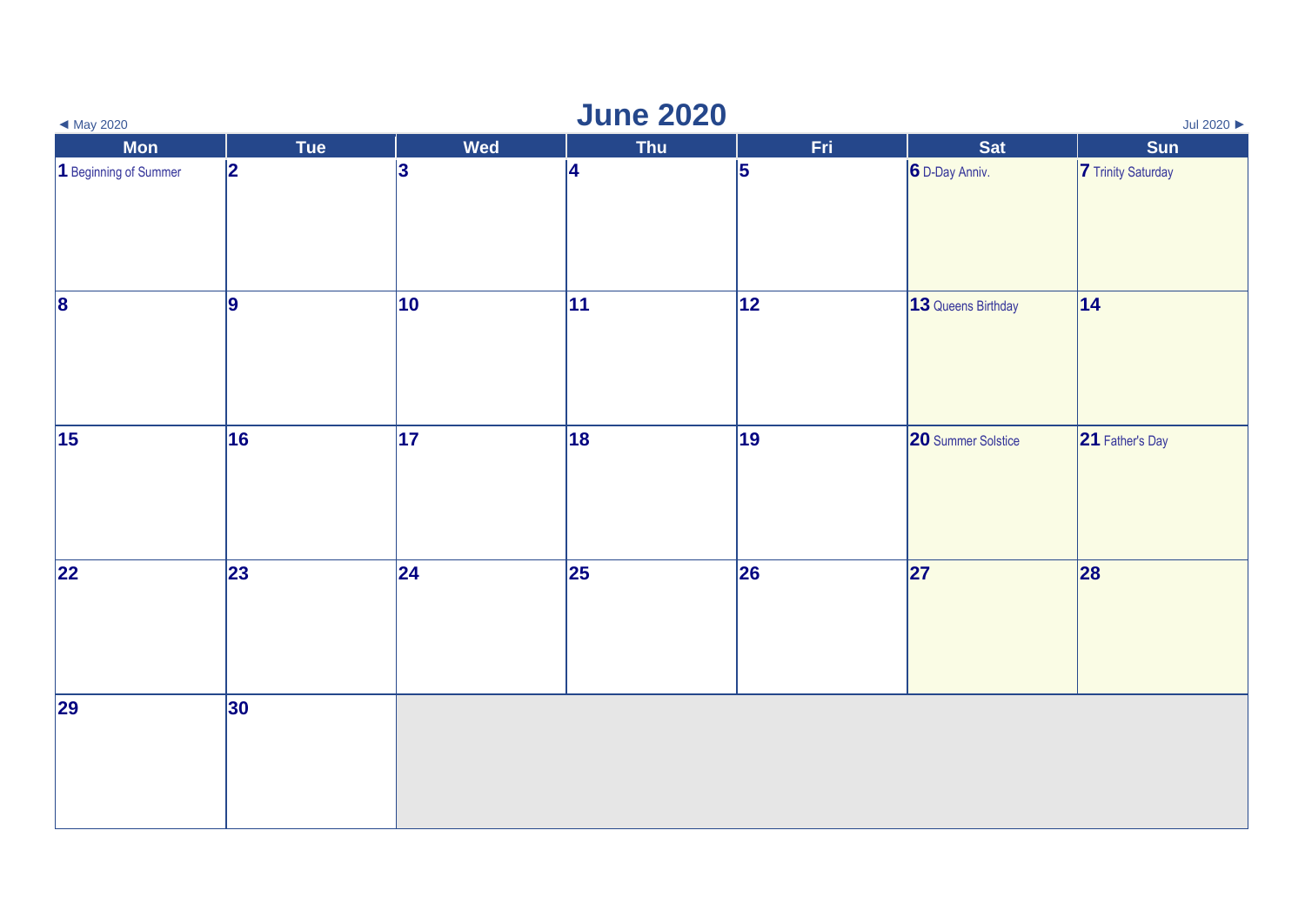| $\triangleleft$ Jun 2020 |                          |            | <b>July 2020</b> |      |                         | Aug 2020 ▶                                                 |
|--------------------------|--------------------------|------------|------------------|------|-------------------------|------------------------------------------------------------|
| <b>Mon</b>               | Tue                      | <b>Wed</b> | <b>Thu</b>       | Fri. | <b>Sat</b>              | Sun                                                        |
|                          |                          | 1          | 2                | 3    | 4                       | 5                                                          |
| $\overline{6}$           | 17                       | 8          | 9                | 10   | 11 World Population Day | 12 Battle of the Boyne /<br>Orangemen's (Northern Ireland) |
| $ 13\rangle$             | 14 Bastille Day (France) | 15         | 16               | 17   | 18                      | 19                                                         |
| $\overline{20}$          | 21                       | 22         | 23               | 24   | 25                      | 26                                                         |
| $\overline{27}$          | 28                       | 29         | 30               | 31   |                         |                                                            |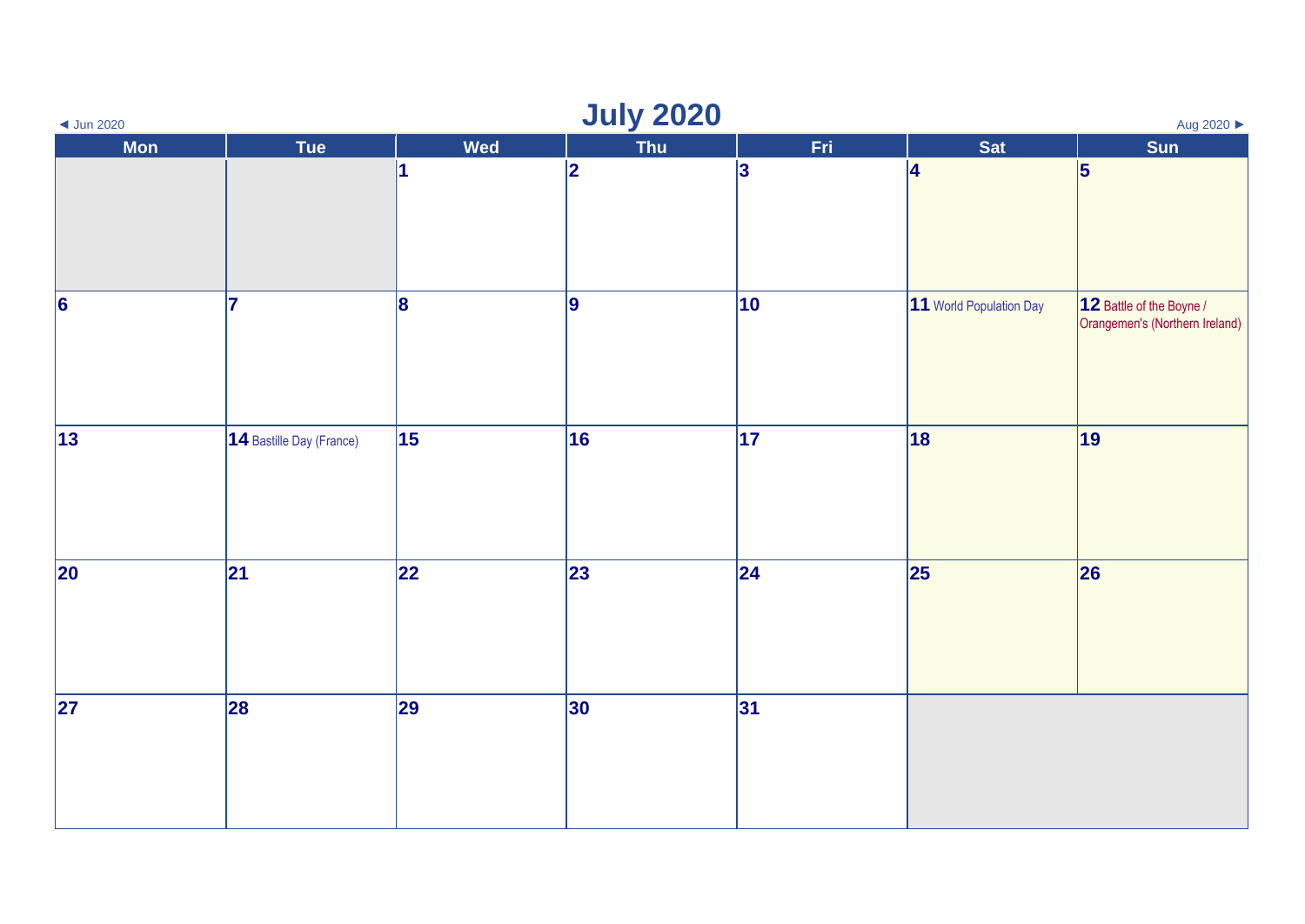| $\triangleleft$ Jul 2020            |                 |                 | <b>August 2020</b> |     |                 | Sep 2020 ▶              |
|-------------------------------------|-----------------|-----------------|--------------------|-----|-----------------|-------------------------|
| <b>Mon</b>                          | Tue             | Wed             | Thu                | Fri | Sat             | Sun                     |
|                                     |                 |                 |                    |     | 1               | $\overline{\mathbf{2}}$ |
| 3 Summer Bank Holiday<br>(Scotland) | 4               | 5               | 6                  | 17  | $\vert 8 \vert$ | 9                       |
| $\overline{10}$                     | $\overline{11}$ | $\overline{12}$ | $\overline{13}$    | 14  | $\overline{15}$ | 16                      |
| $\overline{17}$                     | 18              | 19              | 20                 | 21  | 22              | 23                      |
| $\overline{24}$                     | 25              | 26              | 27                 | 28  | 29              | 30                      |
| 31 Summer Bank Holiday              |                 |                 |                    |     |                 |                         |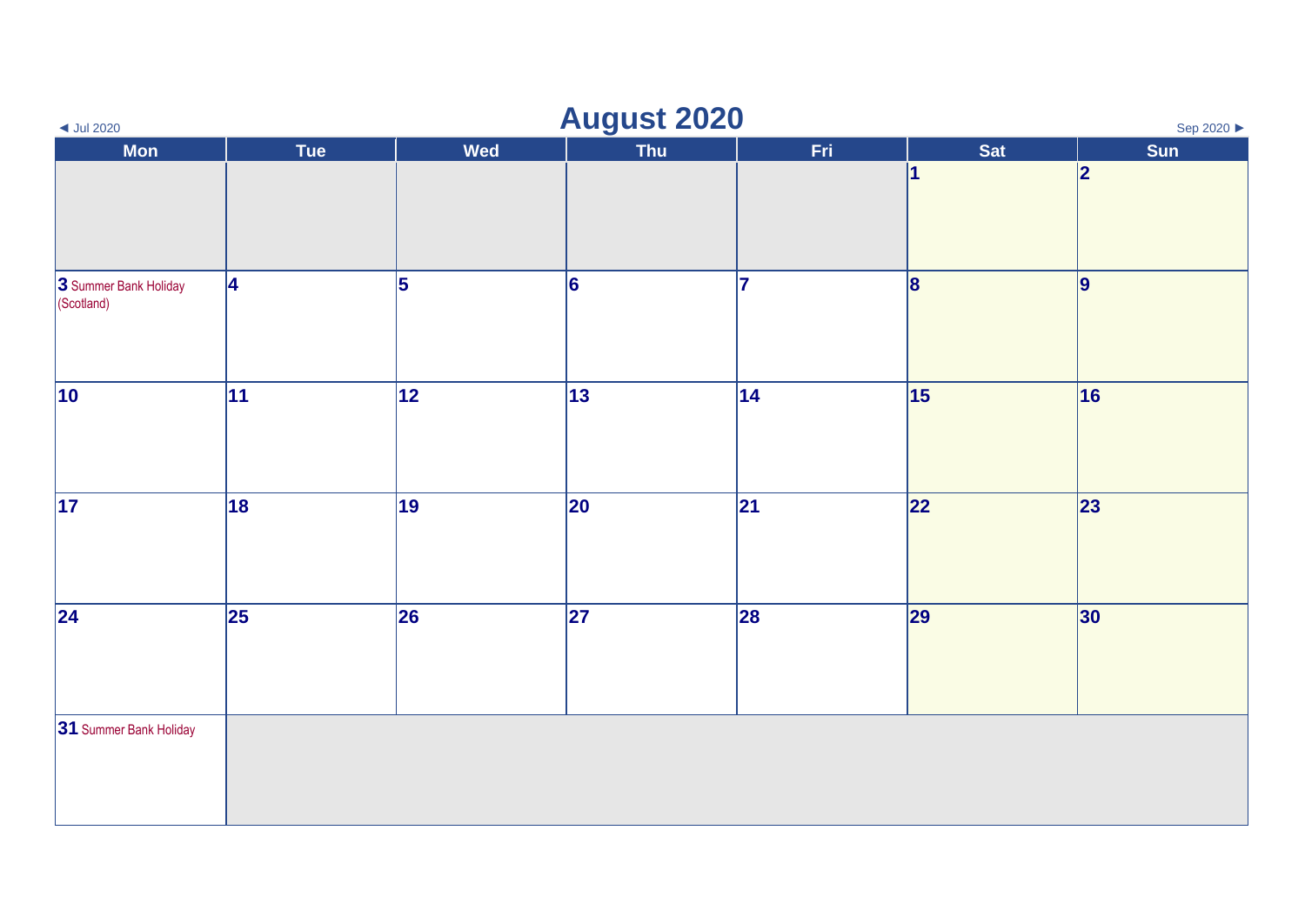| $\blacktriangleleft$ Aug 2020 |                       |     | <b>September 2020</b> |     |     | Oct 2020 ▶ |
|-------------------------------|-----------------------|-----|-----------------------|-----|-----|------------|
| <b>Mon</b>                    | <b>Tue</b>            | Wed | <b>Thu</b>            | Fri | Sat | Sun        |
|                               | 1 Beginning of Autumn | 2   | 3                     | 4   | 5   | 6          |
| $\overline{\mathbf{z}}$       | 8                     | 9   | 10                    | 11  | 12  | 13         |
| 14                            | 15                    | 16  | 17                    | 18  | 19  | 20         |
| 21                            | 22 Autumn Equinox     | 23  | 24                    | 25  | 26  | 27         |
| 28                            | 29                    | 30  |                       |     |     |            |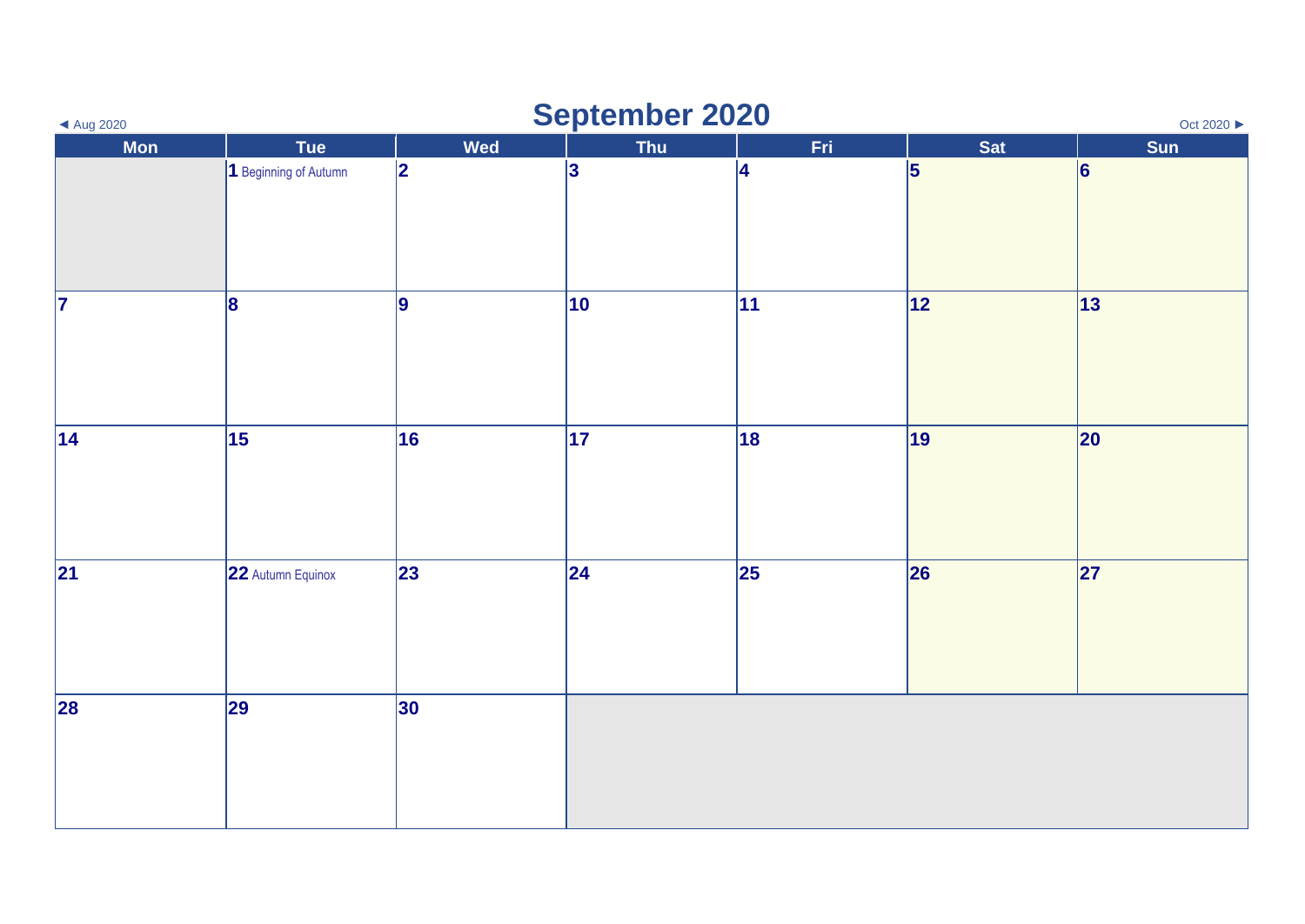| $\triangleleft$ Sep 2020             |                          |                | October 2020 |                |                       | Nov 2020 ▶   |
|--------------------------------------|--------------------------|----------------|--------------|----------------|-----------------------|--------------|
| Mon                                  | Tue                      | <b>Wed</b>     | <b>Thu</b>   | Fri.           | Sat                   | Sun          |
|                                      |                          |                | 1            | $\overline{2}$ | 3                     | 4            |
| $\overline{\overline{\overline{5}}}$ | 6                        | $\overline{7}$ | $\vert$ 8    | 9              | 10                    | $ 11\rangle$ |
| $\overline{12}$                      | 13                       | 14             | 15           | 16             | 17                    | 18           |
| $\overline{19}$                      | 20                       | 21             | 22           | 23             | 24 United Nations Day | 25           |
| $\overline{26}$                      | $\overline{\mathbf{27}}$ | 28             | 29           | 30             | 31 Halloween          |              |

More Calendars: [2021,](https://www.wincalendar.com/Calendar-UK/2021) [Word Calendar,](https://www.wincalendar.com/2021-Calendar-with-UK-Holidays) [PDF Calendar](https://www.wincalendar.com/2021-Calendar-UK-Holidays-PDF)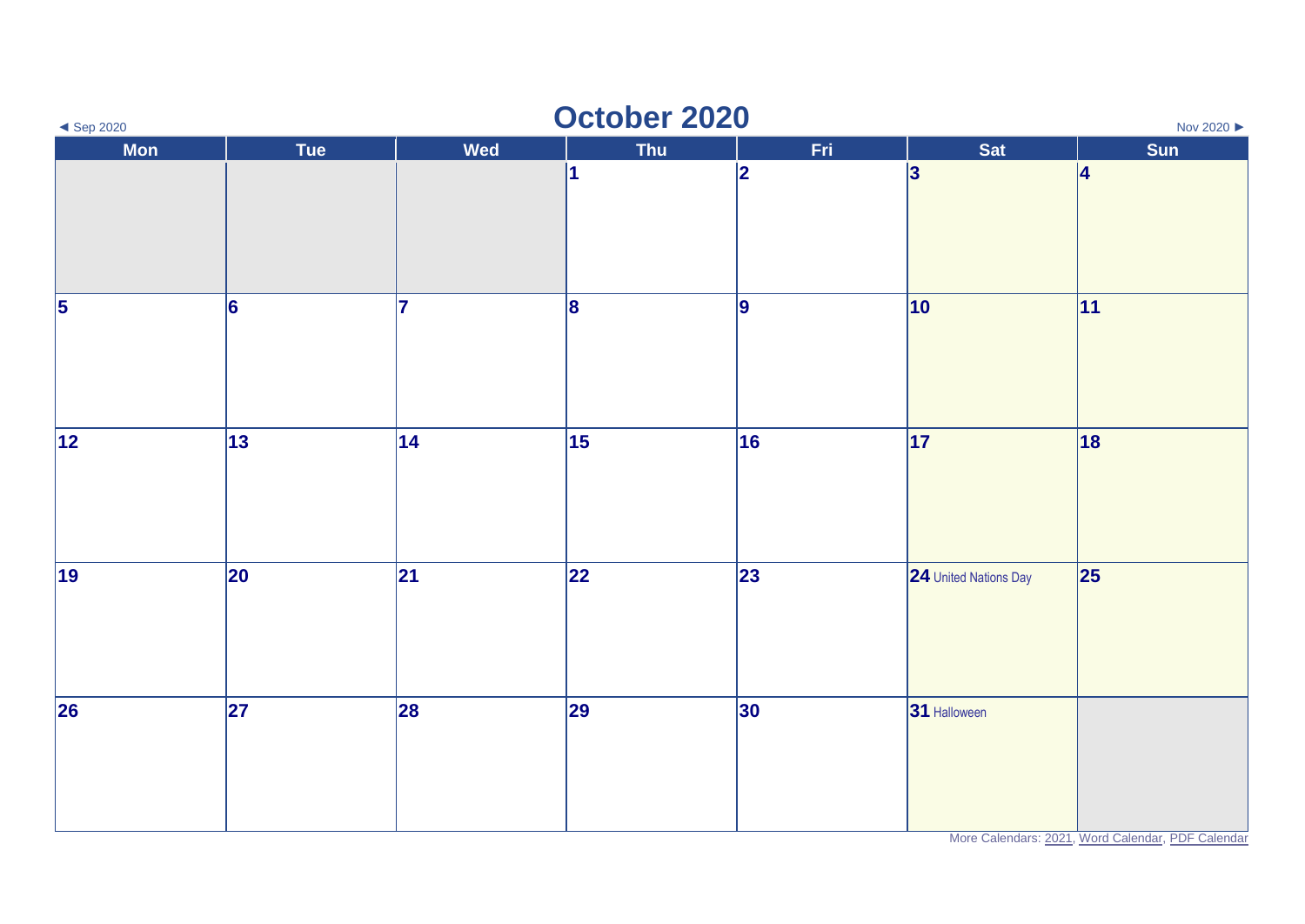| $\triangleleft$ Oct 2020                | <b>November 2020</b><br>Dec 2020 ▶ |                    |                 |                 |           |                             |  |
|-----------------------------------------|------------------------------------|--------------------|-----------------|-----------------|-----------|-----------------------------|--|
| <b>Mon</b>                              | Tue                                | <b>Wed</b>         | <b>Thu</b>      | Fri.            | Sat       | <b>Sun</b>                  |  |
|                                         |                                    |                    |                 |                 |           | 1 All Saints Day            |  |
| 2 All Souls' Day                        | 3                                  | 4                  | 5 Bonfire Night | $\vert 6 \vert$ | 17        | <b>8</b> Remembrance Sunday |  |
| $\overline{9}$                          | 10                                 | 11 Remembrance Day | 12              | 13              | 14 Diwali | 15                          |  |
| 16                                      | 17                                 | 18                 | 19              | 20              | 21        | 22                          |  |
| $\overline{23}$                         | 24                                 | 25                 | 26              | 27              | 28        | 29                          |  |
| 30 St Andrew (Bank Holiday in Scotland) |                                    |                    |                 |                 |           |                             |  |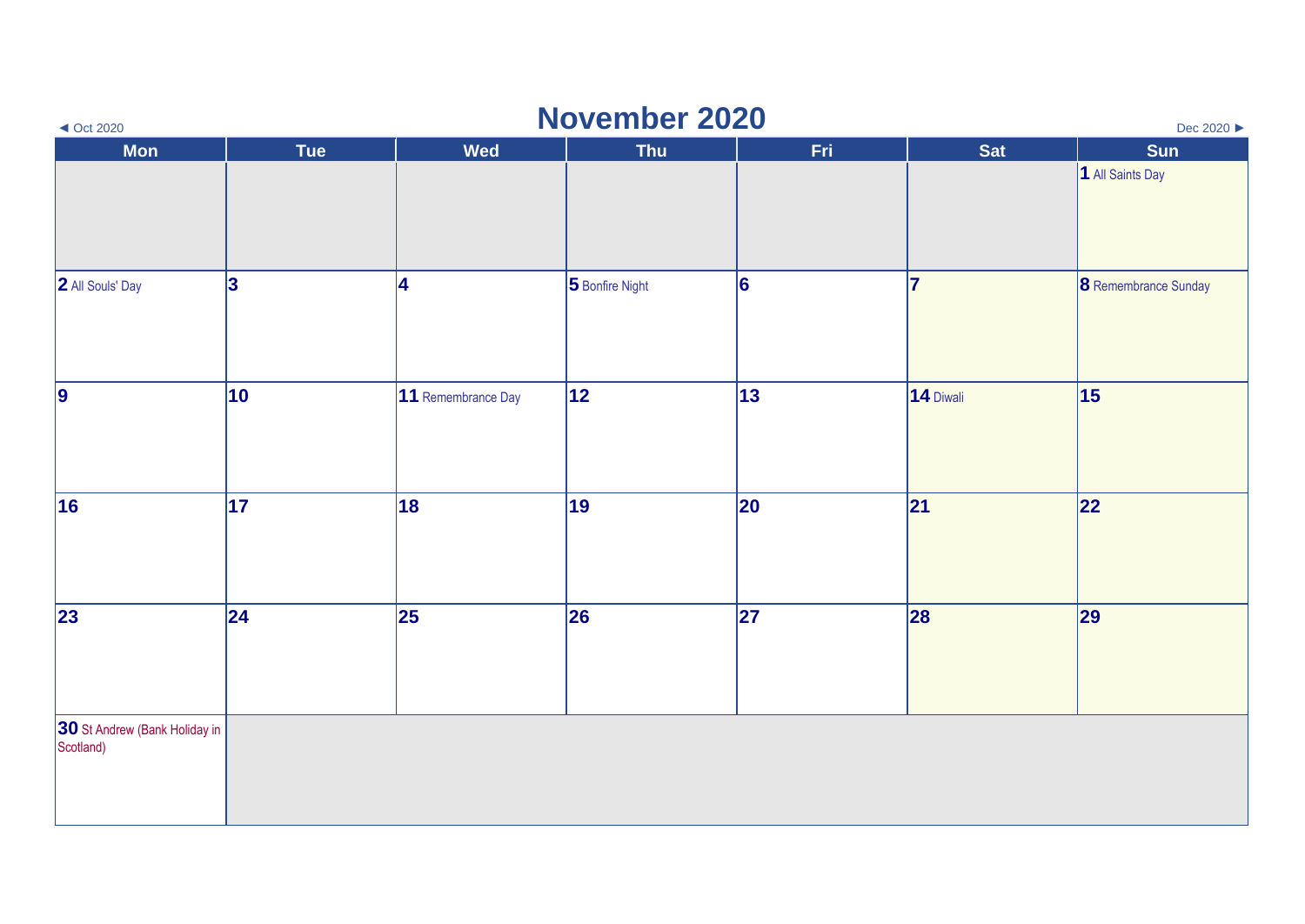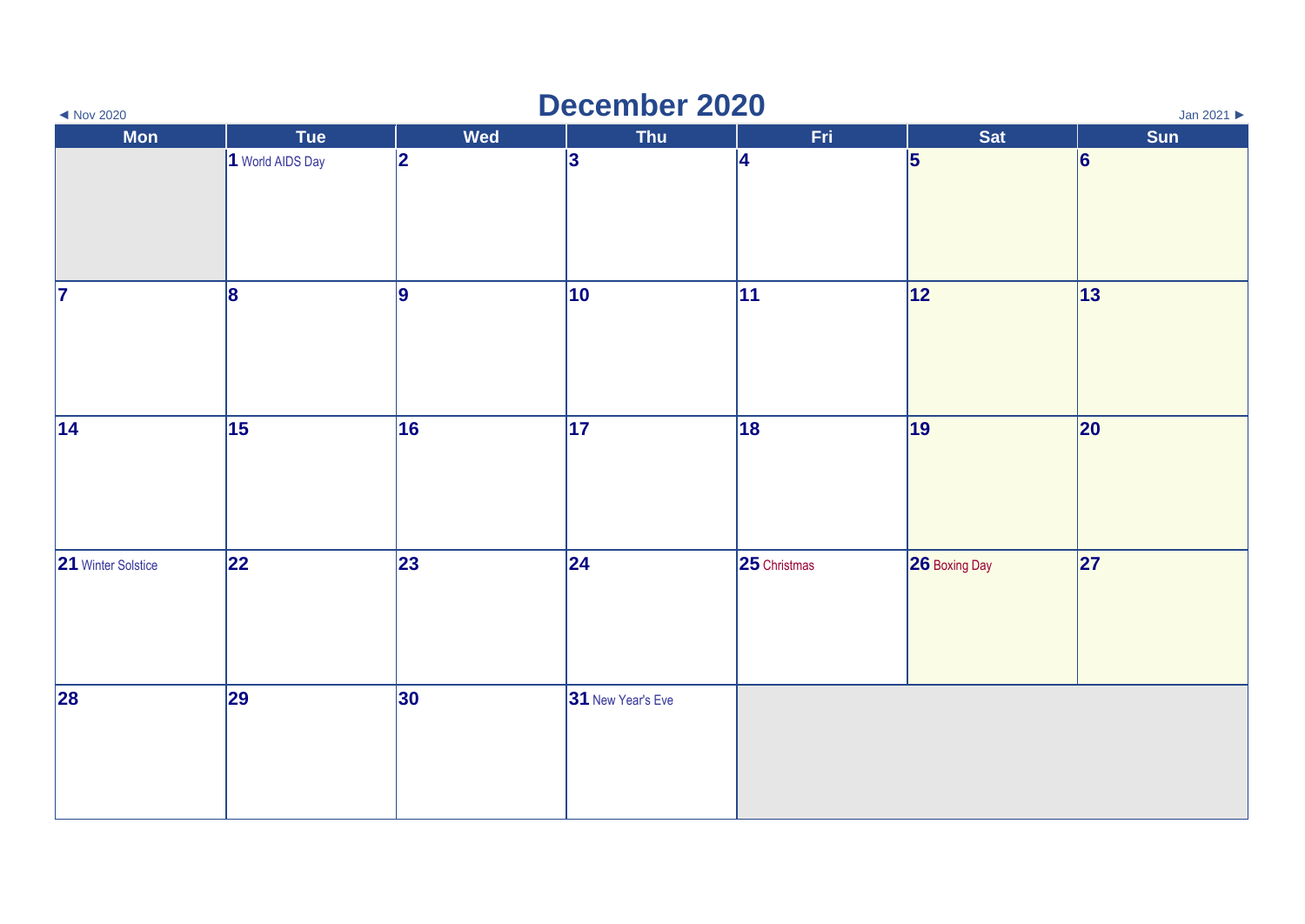## UK Holidays for 2020. Holiday list includes popular religious & festive days. Courtesy of **[WinCalendar.com](https://www.wincalendar.com/Calendar-UK/2021)**

| 1 Jan  | <b>New Year's Day</b>                                                 |
|--------|-----------------------------------------------------------------------|
| 2 Jan  | <b>Scotland: New Year's Holiday</b>                                   |
| 7 Jan  | <b>Orthodox Christmas Day</b>                                         |
| 13 Jan | <b>Plough Monday</b>                                                  |
| 25 Jan | Burn's Night (Scotland & N. Ireland)                                  |
| 25 Jan | <b>Chinese New Year</b>                                               |
| 25 Jan | St. Dwynwen's Day                                                     |
| 27 Jan | Int'l. Day of Commemoration in Memory of the Victims of the Holocaust |
| 13 Feb | <b>World Radio Day</b>                                                |
| 14 Feb | <b>Valentine's Day</b>                                                |
| 25 Feb | <b>Shrove Tuesday (Pancake Day)</b>                                   |
| 26 Feb | <b>Ash Wednesday</b>                                                  |
| 1 Mar  | <b>Beginning of Spring</b>                                            |
| 1 Mar  | <b>Saint David's Day</b>                                              |
| 8 Mar  | Int'l. Women's Day                                                    |
| 9 Mar  | <b>Commonwealth Day</b>                                               |
| 10 Mar | Holi Day (Hindu Festival)                                             |
| 17 Mar | <b>St. Patrick's Day Holiday (Northern Ireland)</b>                   |
| 17 Mar | St. Patrick's Day                                                     |
| 20 Mar | Int'l. Day of happiness                                               |
| 20 Mar | <b>Spring Equinox</b>                                                 |
| 22 Mar | <b>Mothering Sunday</b>                                               |
| 22 Mar | <b>Mother's Day</b>                                                   |
| 22 Mar | <b>World Water Day</b>                                                |
| 2 Apr  | <b>World Autism Awareness Day</b>                                     |
| 7 Apr  | <b>World Health Day</b>                                               |
| 9 Apr  | <b>Maundy Thursday</b>                                                |
| 10 Apr | <b>Good Friday</b>                                                    |
| 10 Apr | <b>Siblings Day</b>                                                   |
| 12 Apr | <b>Easter Sunday</b>                                                  |
| 13 Apr | <b>Easter Monday</b>                                                  |
| 22 Apr | <b>Earth Day</b>                                                      |
| 23 Apr | <b>St George</b>                                                      |

| 23 Apr | <b>Shakespeare Day</b>                                      |
|--------|-------------------------------------------------------------|
| 1 May  | <b>La Bealtaine (Ireland)</b>                               |
| 4 May  | <b>May Day Monday</b>                                       |
| 8 May  | <b>Early May Bank Holiday</b>                               |
| 8 May  | <b>Victory Day</b>                                          |
| 9 May  | <b>Europe Day</b>                                           |
| 9 May  | <b>Liberation Day</b>                                       |
| 25 May | <b>Spring Bank Holiday</b>                                  |
| 1 Jun  | <b>Beginning of Summer</b>                                  |
| 1 Jun  | <b>Whit Monday (Pentecost Monday)</b>                       |
| 6 Jun  | D-Day Anniv.                                                |
| 7 Jun  | <b>Trinity Saturday</b>                                     |
| 13 Jun | <b>Queens Birthday</b>                                      |
| 20 Jun | <b>Summer Solstice</b>                                      |
| 21 Jun | <b>Father's Day</b>                                         |
| 11 Jul | <b>World Population Day</b>                                 |
| 12 Jul | <b>Battle of the Boyne / Orangemen's (Northern Ireland)</b> |
| 14 Jul | <b>Bastille Day (France)</b>                                |
| 3 Aug  | <b>Summer Bank Holiday (Scotland)</b>                       |
| 31 Aug | <b>Summer Bank Holiday</b>                                  |
| 1 Sep  | <b>Beginning of Autumn</b>                                  |
| 22 Sep | <b>Autumn Equinox</b>                                       |
| 24 Oct | <b>United Nations Day</b>                                   |
| 31 Oct | <b>Halloween</b>                                            |
| 1 Nov  | <b>All Saints Day</b>                                       |
| 2 Nov  | <b>All Souls' Day</b>                                       |
| 5 Nov  | <b>Bonfire Night</b>                                        |
| 8 Nov  | <b>Remembrance Sunday</b>                                   |
| 11 Nov | <b>Remembrance Day</b>                                      |
| 14 Nov | Diwali                                                      |
| 30 Nov | <b>St Andrew (Bank Holiday in Scotland)</b>                 |
| 1 Dec  | <b>World AIDS Day</b>                                       |
| 21 Dec | <b>Winter Solstice</b>                                      |